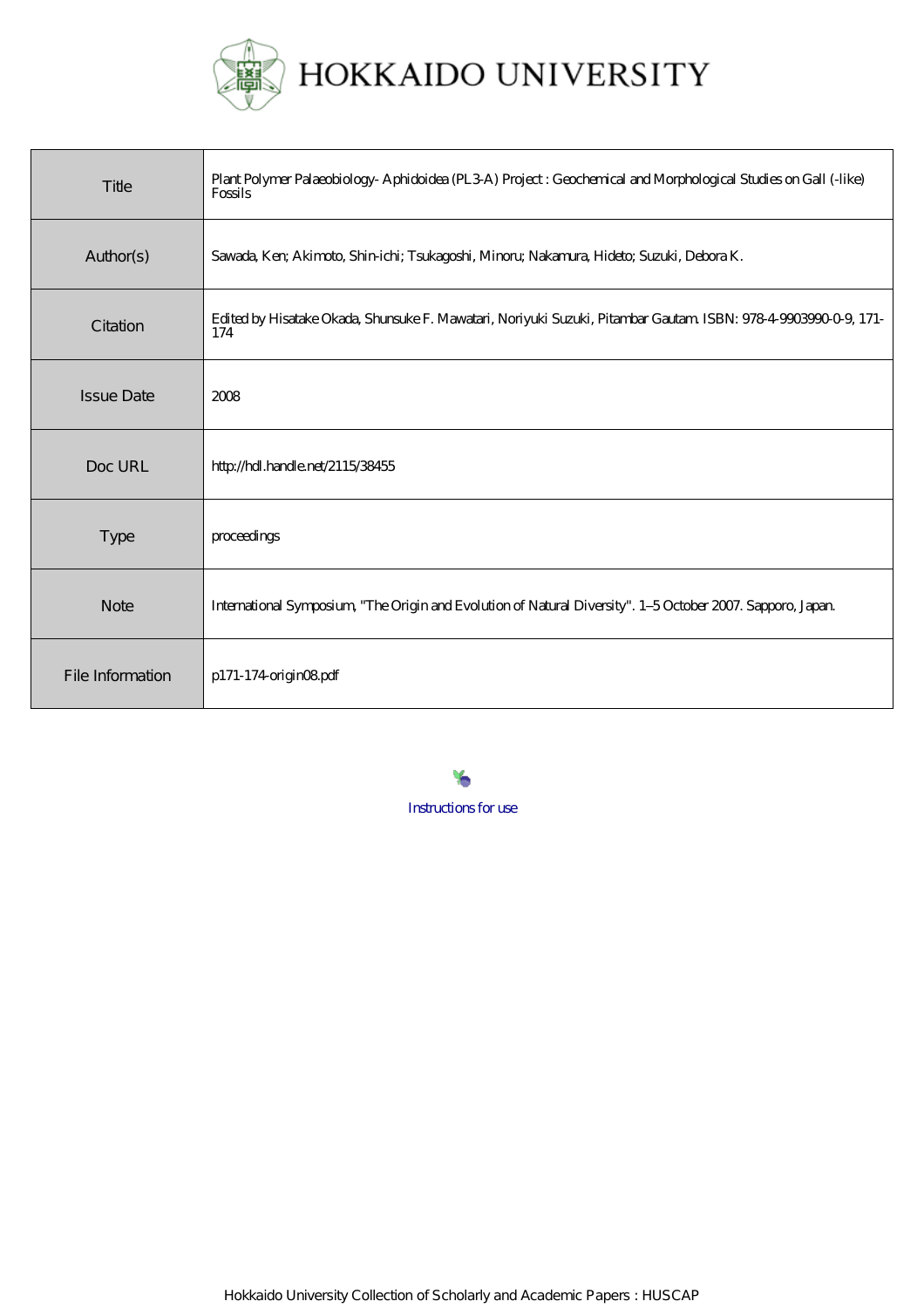# **Plant Polymer Palaeobiology- Aphidoidea (PL<sup>3</sup> -A) Project: Geochemical and Morphological Studies on Gall (-like) Fossils**

Ken Sawada<sup>1,\*</sup>, Shin-ichi Akimoto<sup>2</sup>, Minoru Tsukagoshi<sup>3</sup>, Hideto Nakamura<sup>1</sup> and Debora K. Suzuki<sup>2</sup>

*1 Department of Natural History Sciences, Faculty of Science, Hokkaido University, Sapporo 060-0810, Japan 2 Department of Ecology and Systematics, Graduate School of Agriculture, Hokkaido University, Sapporo 060-0859, Japan 3 Osaka Museum of Natural History, Nagai Park 1-23, Higashi-Sumiyoshi-ku, Osaka 546-0034, Japan*

#### **ABSTRACT**

Pyrolytic analysis was performed on a leaf fossil, containing a gall-like spherule structure, from the Eocene Ikushunbetsu Formation in the Yubari area, Hokkaido, Japan, in order to examine the potential and applicability of the geochemical methods for identification of the trace fossils of insects such as gall. Several compounds such as *n*-alkanes and alkyl benzenes and naphthalenes were detected in leaf blade sample, whereas they were absent in the spherule sample. These results indicate that the gall-like spherule in the leaf fossil is neither an organic fossil nor a gall. However, as organic molecules could be detected in a small amount of leaf sample, the method used has potential to identify organic fossil originated from gall. Combination of morphological and geochemical studies on the gall fossils is suggested to provide essential information for understanding coevolutionary relationships between terrestrial higher plants and insects, at geologic time scale, as well as macroevolutionary patterns in plant - insect associations.

**Keywords**: Gall fossil, Plant - insect coevolution, Resistant macromolecule (polymer), Aphid (Aphidoidea)

#### **INTRODUCTION**

Coevolution has been suggested as the main driving force for the diversity of the associations between terrestrial higher plants and insects. Fossil records of the insect - plant associations possibly provide us important information for coevolutionary relationships between these organisms at geologic time scale as well as macroevolutionary pattern in these associations. Trace fossils of insects within plant tissues such as galls and leaf miners can be typical paleontological objects of insect - plant associations [1–5]. However, there have been few studies for the trace fossils of insects, because of few

collections and identifications. Table 1 shows a comprehensive list of previous studies on the Cenozoic gall fossils. Previous studies mainly reported gall mites (Acari: Eriophyoidea), gall midges (Diptera: Cecidomyiidae), and gall wasps (Hymenoptera: Cynipidae), as groups of gall inducers, from Europe or North America. This distribution pattern is incompatible with the present distribution of galling insects. Most of the fossil galls are leaves on which neither the structure of the gall nor its inducer has been preserved. The fossil record of plant galls is quite meager.

We have been systematically searching the trace fossils of insects, and studying them by not only

<sup>\*</sup>Corresponding author, e-mail: sawadak@ep.sci.hokudai.ac.jp

Information for use in citing this article: Okada, H., Mawatari, S.F., Suzuki, N. and Gautam, P. (eds.), *Origin and Evolution of Natural Diversity*, Proceedings of International Symposium "The Origin and Evolution of Natural Diversity", 1–5 October 2007, Sapporo, pp. 171–174.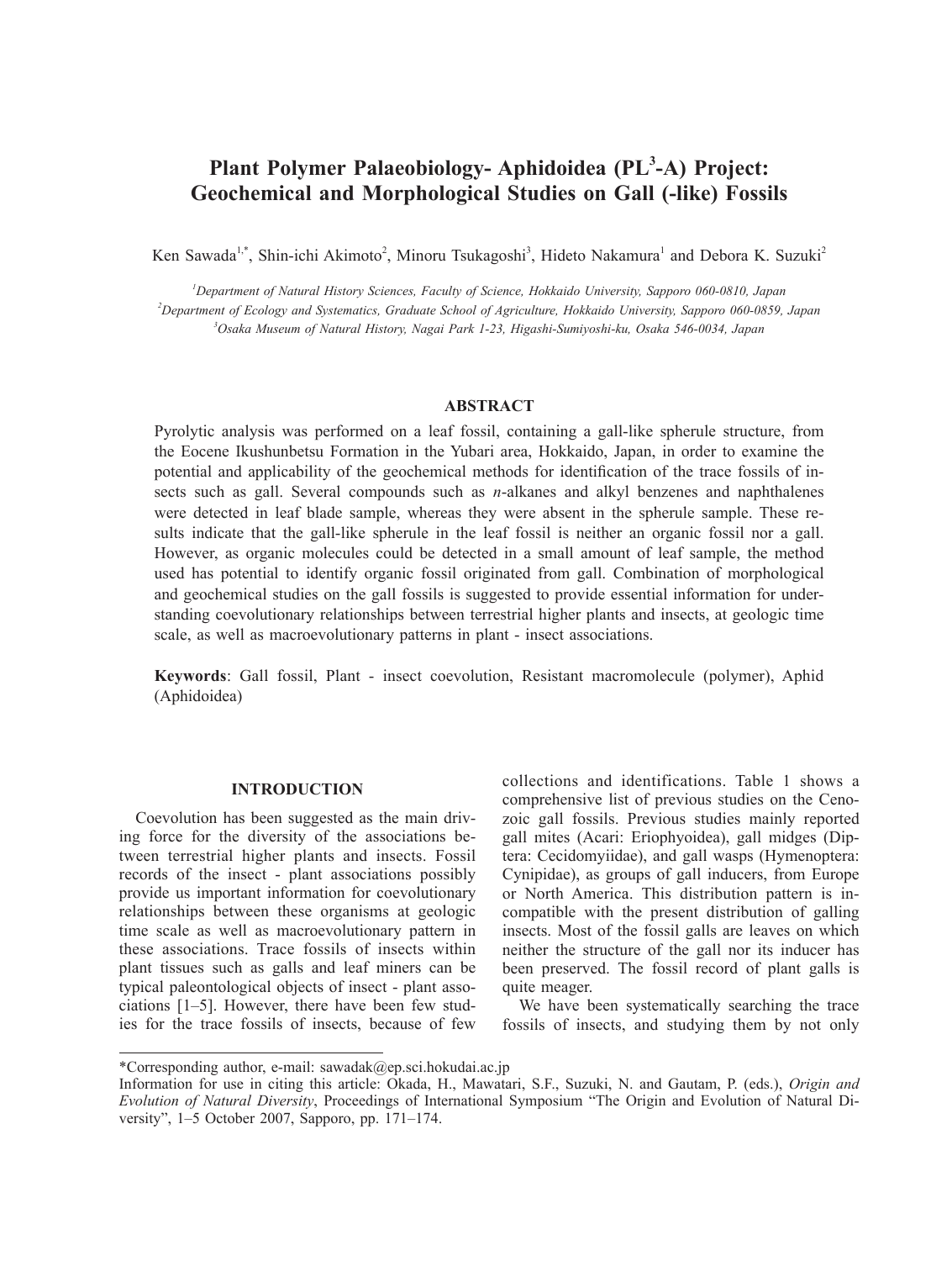#### 172 *K. Sawada et al.*

| Age                | Fossil host plants    | Galling insects                        | Formation#                            | Location                                              | Ref.         |
|--------------------|-----------------------|----------------------------------------|---------------------------------------|-------------------------------------------------------|--------------|
| Late Miocene       | Fagus pristina        | Mikiola pontensis (Diptera)            | *No description                       | La Cerdaña basin,<br>Spain                            | <b>I</b>     |
|                    | Fagus gussonii        | Aceria nervisequa (Acari)              |                                       |                                                       |              |
|                    | Quercus drymeja       | Eriophyes vilarrubiae (Acari)          |                                       |                                                       |              |
|                    |                       | Contarinia sp. (Diptera)               |                                       |                                                       |              |
|                    |                       | Hymenoptera                            |                                       |                                                       |              |
|                    | Quercus hispanica     | Neuroterus (Hymenoptera)               |                                       |                                                       |              |
|                    | Persea sp.            | Acari                                  |                                       |                                                       |              |
|                    | Zelkova zelkovaefolia | Acari                                  |                                       |                                                       |              |
|                    | Acer pyrenaicum       | Artacris macrorhynchus (Acari)         |                                       |                                                       |              |
|                    |                       | Acari                                  |                                       |                                                       |              |
|                    | Magnoliophyta         | Diptera                                |                                       |                                                       |              |
| Middle Miocene     | Quercus hannibali     | Antronoides schorni<br>(Cynipid)       | <b>UCMP</b> Locality<br>PA428 horizon | Washoe County,<br>Nevada, USA                         | $\mathbf{I}$ |
| Miocene            | Quercus simulata      | Antronoides cyanomontanus<br>(Cynipid) | *Unknown                              | Oregon, USA                                           | Ш            |
| Eocene             | Nothofagaceae         | Acari                                  | La Meseta Fm.                         | King George Island &<br>Seymour Island,<br>Antarctica | IV           |
|                    |                       | Diptera                                |                                       |                                                       |              |
|                    |                       | Hemiptera                              |                                       |                                                       |              |
|                    |                       | Hymenoptera                            |                                       |                                                       |              |
| Middle Pleistocene | Distylium racemosum   | Nipponaphis sp. (Aphid)                | Osaka Gr.                             | Hirotayama,<br>Nishinomiya City, Japan                | V            |

**Table 1** Fossil host plants and galling insects in the Cenozoic

References, I: Diéguez *et al.* [2], II: Waggoner and Poteet [3], III: Schick and Erwin [4], IV: McDonald *et al.* [5], and V: Tsukagoshi *et al.* [8] #: Fm.: Formation, Gr.: Group.

morphological observations but also organic bio (geo) chemical analyses, in particular using plant macromolecules (polymers). Macromolecular analysis in combination with morphological analysis was recently developed and applied to plant and algal organic fossils [6, 7]. The trace fossils of insects can be morphologically observed and described by comparing them with extant galls and leaf miners. They often occur as spherules within leaf fossils and fragments, which may be difficult to identify as insect fossils. Organic bio (geo) chemical analyses are useful for identification of insects (and plants) occurring within such spherules and fragments of fossils. Furthermore, studies on physiological associations between plant and insect seem to be possible by a combined morphological and (geo) chemical approach.

Under the COE 'Plant Polymer Palaeobiology-Aphidoidea ( $PL^3$ -A)' Project that began in 2006, we have mainly focussed on the Cenozoic gall (-like) fossils. We found some gall fossils, in Dr. S. Miki's plant fossil collections, which come from the Middle Pleistocene *Sapium* Bed in Hirotayama of Nishinomiya City, Hyogo Prefecture, Japan. A gall fossil

that had been tentatively identified as *Distylium racemosum* was described in detail in [8] (Table 1). The fossil was most likely generated from aphidoidea, and moreover, from its specific genus *Nipponaphis* (Table 1).

Here, we present data based on pyrolytic analysis of the Eocene gall (-like) fossil in order to investigate organic molecules constituting the fossils, and examine the organic bio (geo) chemical methodology of such analysis for identification of gall fossils.

## **MATERIALS AND METHODS**

## **Sample**

A fossil leaf sample (Fig. 1a) is contained in sediment that formed a part of a drill core, obtained by the Hokkaido Colliery and Steam-ship Co. Ltd., from the Eocene Ikushunbetsu Formation in the Yubari area, central Hokkaido, Japan. This leaf fossil was tentatively identified as *Cercidiphyllum* sp. by Mr. H. Taniguchi, although its species is still unclear. There is a gall-like spherule structure on this leaf fossil as shown in Fig. 1a. The spherule was isolated from the leaf with tweezers and obtained as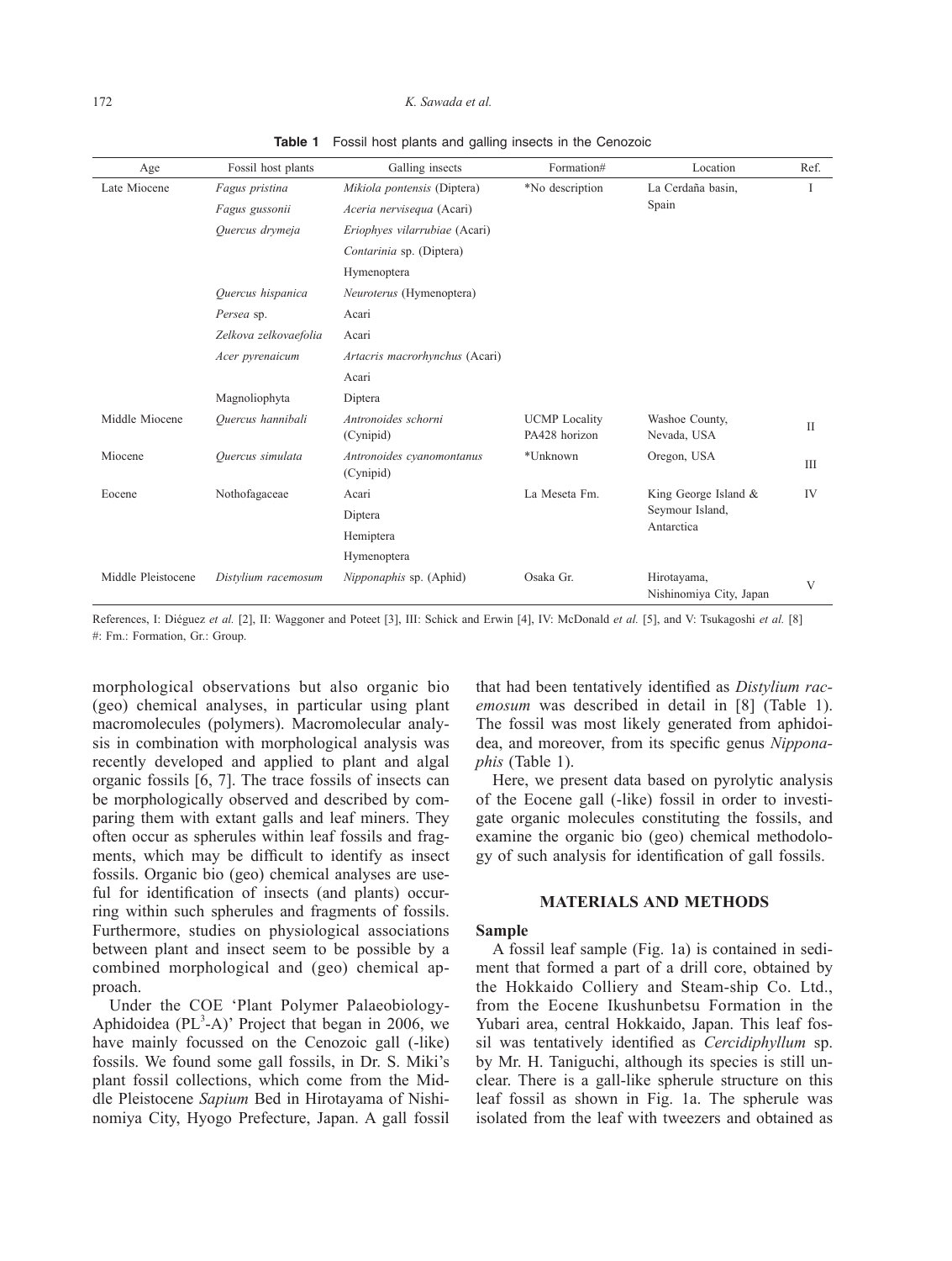

**Fig. 1** (a) Photograph of the Eocene leaf fossil that contains gall-like spherule structure, (b) Total ion chromatograms (TICs) of pyrolysates in parts of the spherule (1) and the leaf blade (2) within a leaf fossil.

fine powder sample. In addition, the leaf tissue ('leaf blade' sample) was obtained as fine powder sample for comparison with the 'spherule' sample. These powder samples were injected into pyrolytic gas chromatography (GC) - mass spectrometer (MS) system, and analyzed for organic compounds generated from them.

## **Pyrolytic GC-MS**

Pyrolytic analysis was performed on-line using a Shimadzu Pyr-4a pyrolysis unit at the Faculty of Science, Hokkaido University. Samples were weighted (ca.  $100 \mu$ g) in a 3 mm x 3 mm platinum (Pt) bucket. The bucket was placed in the sample holder, which was affixed to the top of the Pyr-4a, for 5 min keeping the bucket at room temperature and under a He gas stream. The sample bucket was then dropped into the heated zone maintained isothermal at 450°C or 650°C. Identification of pyrolytic compounds was carried out by GC-MS with a Shimadzu GC17A attached to a capillary GC (60 m  $\times$  0.25 mm i. d. DB-5 column, J & W Scientific) directly coupled to a Shimadzu QP5000 quadrupole mass spectrometer (electron voltage, 70 eV; emission current, 350 μA; mass range, *m/z* 50–550) at the Faculty of Science, Hokkaido University. The injector was maintained at 310°C and with a splitless. The GC temperature was programmed as follows: 80°C for 2 min, 80–120°C at 20°C/min, 120– 310°C at 3C°/min, and 310°C for 20 min.

#### **RESULTS AND DISCUSSION**

The gall-like spherule structure on the leaf fossil from the Eocene Ikushunbetsu Formation is about 1.0 mm in diameter. The spherule structure is gray in color and is surrounded by light brown circular area. From these morphological features, this structure was possibly induced by insects such as aphids on the leaf. Pyrolytic analyses under 450°C and 650 °C temperature conditions were carried out on a leaf fossil containing a gall-like spherule structure, using GC-MS. As no compounds were detected by the pyrolytic analysis at 450°C, we infer that the organic matter of leaf fossil consists of refractory compounds that cannot be decomposed at low temperature condition. The total ion chromatograms (TICs) of the pyrolytic analyses at 650°C are shown in Fig. 1b. Short-chain *n*-alkanes and alkenes in which carbon number 7  $(C_7)$  to  $C_{14}$  homologues are mainly detected in 'leaf blade' sample (spot 2 of Fig. 1a). These alkyl compounds might have been derived from resistant macromolecules such as cutin in leaf tissue of the fossil. Also, aromatic hydrocarbons such as alkyl benzenes and alkyl naphthalenes were identified in the leaf blade sample. These aromatic hydrocarbons are likely to be diagenetic products from phenolic compounds contained in living leaves. However, they were absent in 'spherule' sample (spot 1 in Fig. 1a). These data indicate that the galllike spherule in the leaf fossil is neither an organic fossil nor a gall. The spherule structure observed might represent a mineral spherule formed inorganically in the leaf remain after deposition. However, as we could detect organic molecules by using a small amount of leaf sample, the method used has potential to identify organic fossils originated from galls.

In another study [9] of a  $PL<sup>3</sup> - A$  project, emphasis is given to the study of the phenolic compounds from resistant macromolecule using the pyrolytic analysis, especially of tannin and its monomer (s), which are generally peculiar and abundant in gall. Several gallic derivatives such as gallic acids could